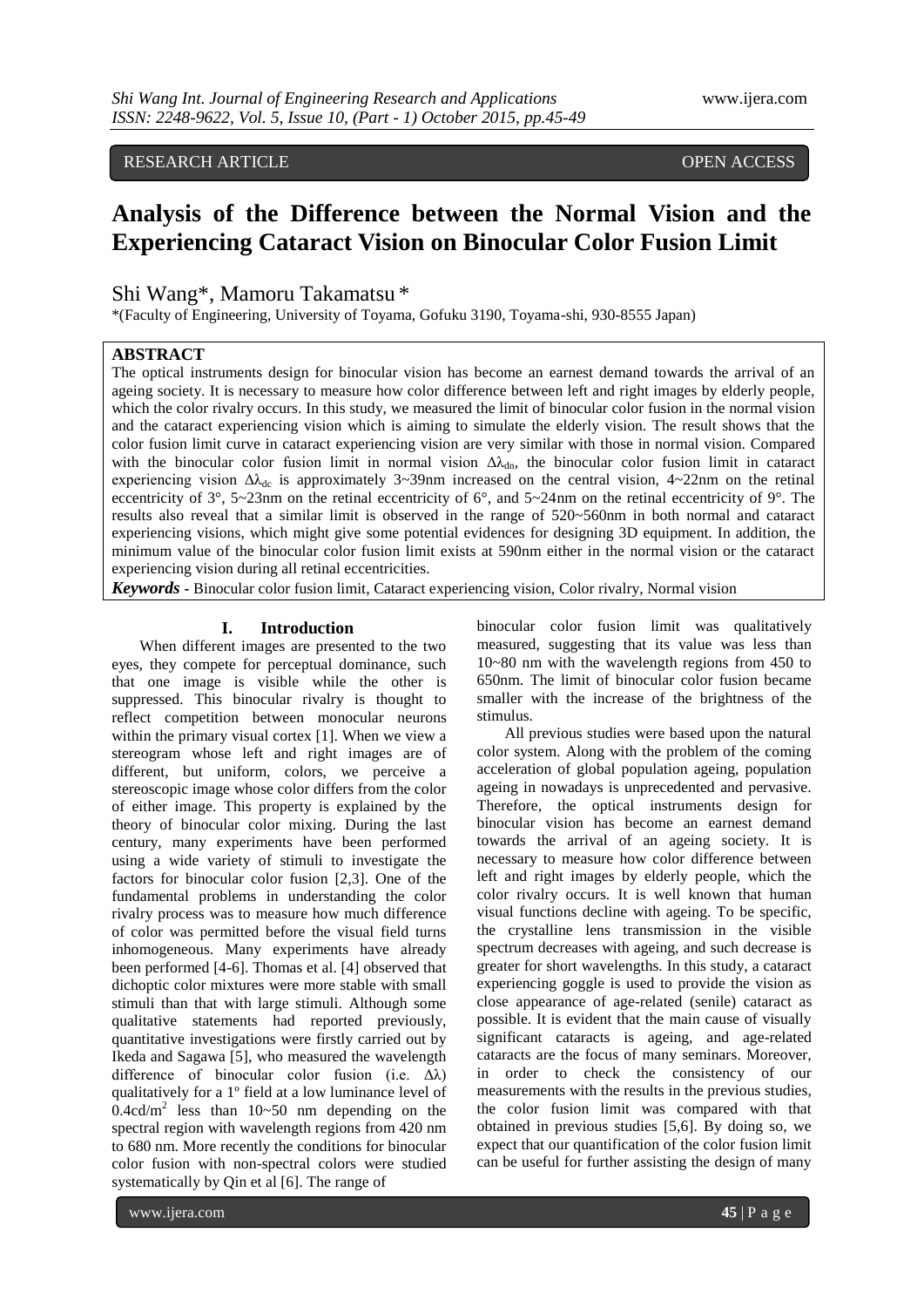optical instruments, such as optical microscopes and three-dimensional displays.

#### **II. Apparatus and Stimuli**

The experiment was spatially divided into two parts: one was for experimenter and the other was for the subjects as shown in Fig. 1(a). The subject seated in front of the table and set his chin and forehead on the trestle to fix his head. In the other part, a console computer connected with the 3D display device through a video cable in dark room was used. A special device of 3D display (SANYO, THD-10P3) was used for the measurement in the experiment. The 3D display requiring no special viewing glasses was generated by controlling the path of travel of light from the display so that slightly different images reached the left and right eyes; in other words, the right eye saw only the image intended for it, and so did the left eye. The switching LCD can establish an optical parallax barrier. By displaying the image intended for the left eye and the image for the right eye as a stereographic pair on a TFT LCD, each eye saw only the image intended for it and the brain combined the images and perceives them as a 3D representation. In this experiment we used a cataract experiencing goggle as shown in Fig. 1(b) to simulate the aged-related cataract vision over 70 years old. This goggle was used to simulate the aged-related cataract vision with low spectral transmittance. Incidentally it was evident that the vision which with the cataract experiencing goggle was similar to the appearance before underwent the cataract surgery. In order to check the consistency of our measurements with the results of previous studies, the color fusion limit for 21 point as illustrated in Fig. 1(c) was compared to that in previous studies [4-6].

The range of the dominant wavelength of stimuli was also set from 450 nm to 650 nm with intervals of 10 nm. Twenty-one experimental points being the same with those used in previous studies for nonspectral colors were utilized, and these points with the chromaticity coordinates were plotted in the chromaticity diagram in Fig. 1(c). We carried out the experiments on central and peripheral visions with five subjects. Furthermore, the retinal eccentricity of 3º, 6º and 9º were set to respectively study the relationship between  $\Delta\lambda_{dn}$  or  $\Delta\lambda_{dc}$  and the multiples of the retinal eccentricity which was set to be linearly increasing.

Central Vision

Left aw



Figure 2. experimental stimulus for each eye comprising a pair of circular patches and cross fixation.

Right ave

#### **III. Experimental Procedure**

The experiment consisting of two steps was carried out in a dark room. Each subject was required to adapt to the dark environment for about 30 min. before the experiment, which has shown to be long enough to remove the chromatic adaptation. In the first step, the stimuli were presented to normal subjects. The exposure time of the stimuli was 15 sec., which was long enough to recognize the perception that was either "fusion" or "non-fusion". After the response, a new  $\lambda_{dr}$  was selected randomly from 21 experimental points and used for the next exposure, while the dominant wavelength  $\lambda_{d}$  was kept constant. About one minute interval was required between the two adjacent exposures. Each point was presented 10 times to constitute one session. Totally twenty-one sessions were implemented. In the visual field of peripheral vision, a pair of white cross fixations, which were simultaneously projected on the central fovea of the left and right eye retina, was presented for 3 seconds. The fixation cross was kept constant. Thereafter, the stimulus targets with different dominant wavelength appeared at the retinal eccentricity of 3º, 6º or 9º. Then, the same procedure as on the central vision was carried out. To find out the difference of the fusion limit of two eyes between the normal vision and the elderly vision, a comparative experiment was conducted in the second step, where each subject wearing the cataract experiencing goggle for simulating the elderly vision. The subjects included 5 students aged average of 23 years old with normal or corrected-to-normal visual acuities. Each subject performed a number of trails with the stimuli before manipulating the actual experiment to be familiar with the experimental situation and to insure that they could recognize the stimulus clearly.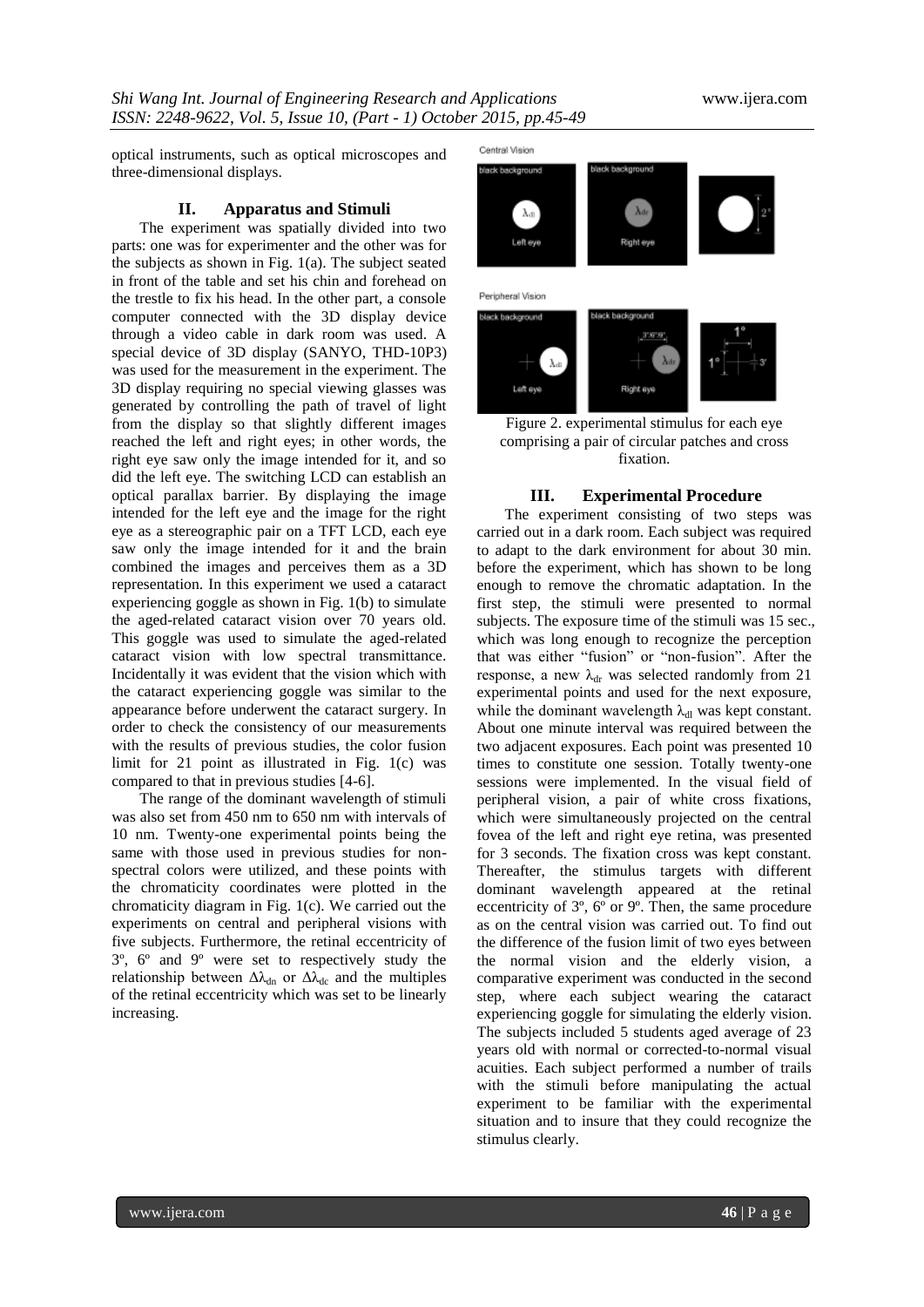

Figure 1. a schematic plan of the apparatus (a), the cataract experiencing goggle to simulated the elderly vision of which over 75 years with cataract (b), and the chromaticity coordinates of 21 experimental stimuli (c).

#### **IV. Results and Discussions**

Three examples of the percentage  $P_d$  of the uniform homogeneous appearance versus  $\lambda_{dr}$  were shown in Fig. 3, where the results were illustrated for the wavelength of left eye stimulus  $\lambda_{\text{dl}}$ =450nm (a), 550nm (b) and 650nm (c). The probability of fusion at each wavelength was calculated as follows:

#### Number of inhomogeneus /alternant colour Number of homogeneity colour *p<sup>d</sup>*

The results show that, with  $\lambda_{dr}$  far from  $\lambda_{dl}$ , whether towards a shorter or longer wavelength, the probability of color fusion decreases and finally became 0% either in normal vision or in cataract experiencing vision. In other words, the visual view of the subject became inhomogeneous or alternate along with the value of the difference between  $\lambda_{dr}$  and  $\lambda_{\rm dl}$  being larger. On the contrary, when  $\lambda_{\rm dr}$  was close to  $\lambda_{d}$ , the color fusion probability  $P_d$  approached to 100%, suggesting that the subject perceived a uniform homogeneity color view. The results in Fig. 3 was quite illuminating to illustrate the characteristics of  $P_d$ . In Fig. 3(a), when the stimuli whose wavelength of left eye was 450nm and right eye was 460nm were displayed to both eyes in central vision, all the subjects respond that they could receive the same one single color image. However, when the wavelength of left eye was kept constant and the wavelength of right eye was increased to 470nm, someone began to create one impression with multiple colors rather than only one color, and the color rivalry started to take place once differences increased. Moreover, we also found that the color fusion probability increased with the increment of the retinal eccentricity in cataract experiencing vision.



Figure 3. probability curves of color fusion versus  $\lambda_{dr}$  with  $\lambda_{dl} = 450$ nm (a), 550nm (b) and 650nm (c).

In order to find out the relationship between fusion limits at each dominant wavelength with the retinal eccentricity, the same calculation used in many previous experiments was adopted [5,6]. The calculation with a 50% fusion criterion was used as the usual specifying threshold. By defining  $\Delta \lambda_d = \lambda_{dr}$ - $\lambda_{\rm dl}$ , two binocular colour fusion limits, i.e.,  $\Delta \lambda_{\rm d}$ + and  $\Delta\lambda_{d}$ - were measurable. It should be note that, while  $\lambda_{\rm dl}$  locates at the ends of the spectrum, only one  $\Delta \lambda_{\rm d}$ +

or one  $\Delta\lambda_{d}$ - could be obtained. For example, when  $\lambda_{d}$ = 450nm, any dominant wavelength  $\lambda_R$  below 450nm could fuse with  $\lambda_{d}$ , therefore, only one  $\Delta \lambda_{d}$ + was obtained. Similarly, when  $\lambda_{dl} = 650$ nm, only one  $\Delta \lambda_{d}$ was obtained. Color fusion limit curves  $\Delta \lambda_d$ + and  $\Delta\lambda_d$ - with the retinal eccentricity of 0° (central vision),  $3^{\circ}$ ,  $6^{\circ}$  and  $9^{\circ}$  were plotted against  $\lambda_{d}$  in the normal vision and the cataract experiencing vision

respectively in Fig. 4.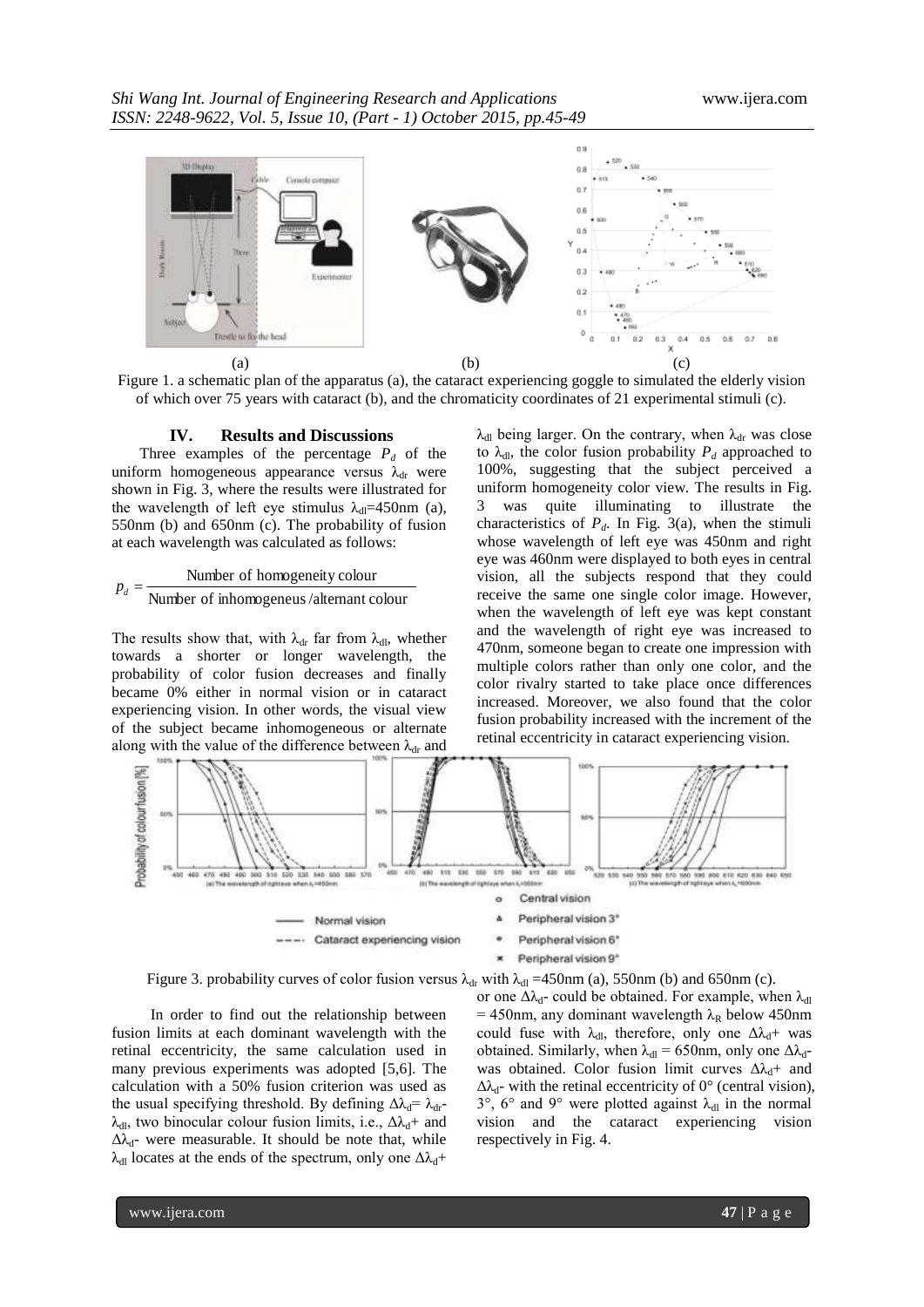

figure 4. binocular color fusion limits in the normal vision and that in the cataract experiencing vision on each visual fields as a function of λ with the fusion probability above 50%.



figure 5. the wavelength difference of the binocular color fusion limit between the normal vision and the cataract experiencing vision at each retinal eccentricity.

On the contrary, we tried to find the relationship between  $\Delta\lambda_{dn}$  and  $\Delta\lambda_{dc}$  with the multiples of retinal eccentricity which was set linearly increasing. The results revealed that there was no relevance arithmetic progression and binocular color fusion limit. Then, we plotted the wavelength difference of the binocular color fusion limit between the normal vision and the cataract experiencing vision at each retinal eccentricity in Fig.  $5$  (a) $\sim$ (d). We noticed that the growth of  $\Delta\lambda_d$  at the two ends of spectrum was faster than that at the middle section of spectrum with the increment of the retinal eccentricity both in the normal vision and the cataract experiencing vision. The columns show the wavelength difference between the normal vision and the cataract experiencing vision. Moreover, several experiments were conducted to make a qualitative investigation. Compared with the binocular color fusion limit of the normal vision  $\Delta\lambda_{dn}$ , the binocular color fusion limit in cataract experiencing vision  $\Delta\lambda_{dc}$  was approximately 3~39nm increased on the central vision, 4~22nm on the retinal eccentricity of 3°, 5~23nm on the retinal eccentricity of 6°, and 5~24nm on the retinal eccentricity of 9°. We noticed that the  $\Delta\lambda_d$  increased

steadily with the decrease of the retinal eccentricity of stimuli.

## **V. Conclusions**

In the experiment, the range of the binocular color fusion limit  $\Delta\lambda_{\text{dn}}$  (or  $\Delta\lambda_{\text{dc}}$ ) was investigated. The argument that the binocular fusion became more stable along with  $\Delta\lambda_d$  decreasing was confirmed. The presented results also indicated that, the binocular color fusion occurred more stably on the central visual filed than that on the peripheral vision. The stable mixtures were more difficult to be obtained as hue difference increased. Generally, the study of the binocular color fusion limits between the normal vision and the cataract experiencing vision revealed that, the value of such fusion limits in cataract experiencing vision was wider than those in the normal vision. To the best of our knowledge, this was the first report to find out such revelation. It is worth emphasizing that, although the subjects were not the actual elderly, the equipment was able to simulate the conditions as likely as possible.